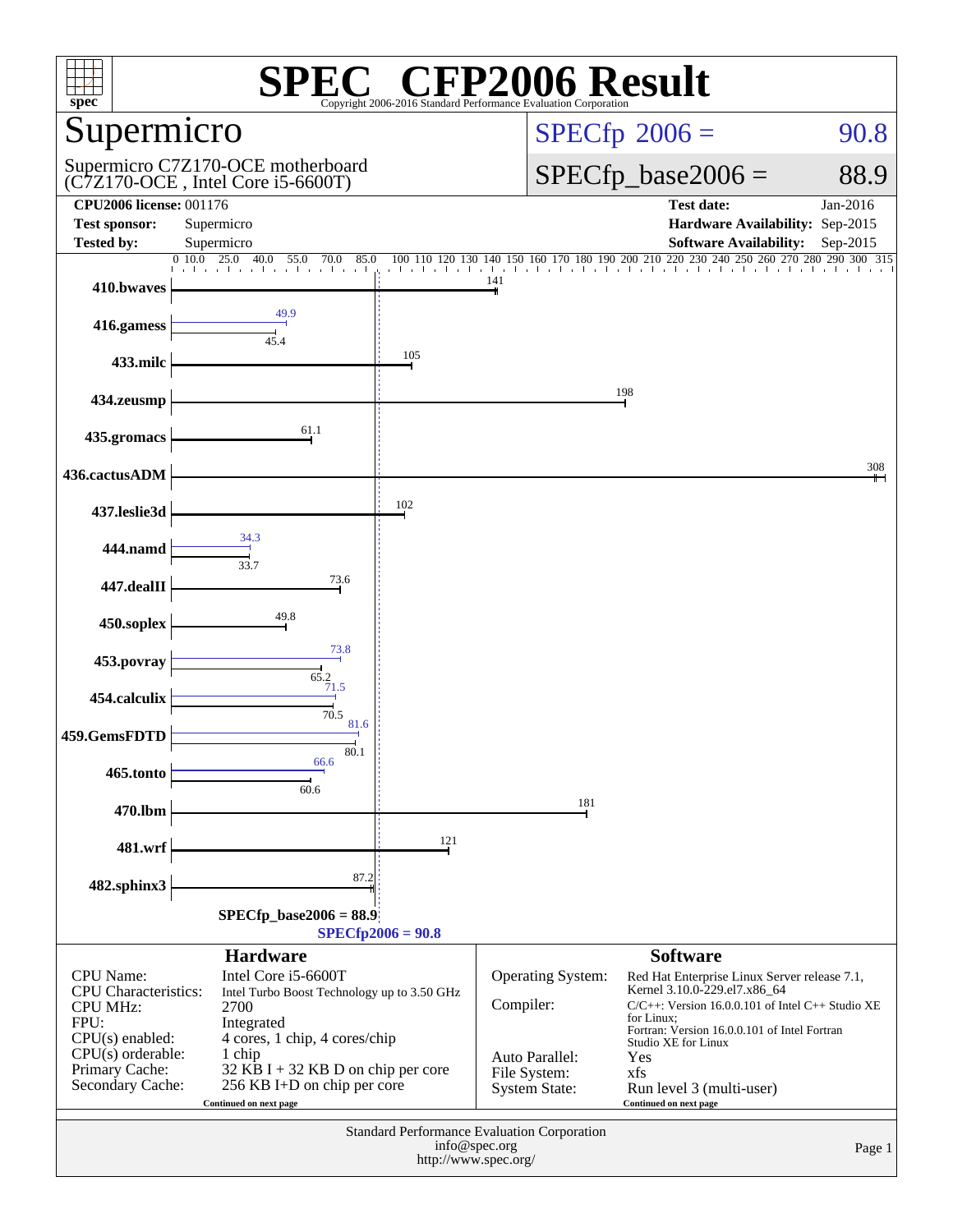

## Supermicro

#### (C7Z170-OCE , Intel Core i5-6600T) Supermicro C7Z170-OCE motherboard

#### $SPECTp2006 = 90.8$

#### $SPECfp\_base2006 = 88.9$

| <b>CPU2006 license: 001176</b>       |                                                                                                          |                                                            | <b>Test date:</b><br>$Jan-2016$             |
|--------------------------------------|----------------------------------------------------------------------------------------------------------|------------------------------------------------------------|---------------------------------------------|
| <b>Test sponsor:</b>                 | Supermicro                                                                                               |                                                            | Hardware Availability: Sep-2015             |
| <b>Tested by:</b>                    | Supermicro                                                                                               |                                                            | <b>Software Availability:</b><br>$Sep-2015$ |
| L3 Cache:<br>Other Cache:<br>Memory: | $6 \text{ MB I+D}$ on chip per chip<br>None<br>16 GB (4 x 4 GB 1Rx8 PC4-2800R-U, running at 2133<br>MHz) | <b>Base Pointers:</b><br>Peak Pointers:<br>Other Software: | $64$ -bit<br>$32/64$ -bit<br>None           |
| Disk Subsystem:<br>Other Hardware:   | 1 x 200 GB SATA III SSD<br>None                                                                          |                                                            |                                             |

| <b>Results Table</b> |                |              |                |       |                |              |                |              |                |              |                |              |
|----------------------|----------------|--------------|----------------|-------|----------------|--------------|----------------|--------------|----------------|--------------|----------------|--------------|
|                      | <b>Base</b>    |              |                |       |                | <b>Peak</b>  |                |              |                |              |                |              |
| <b>Benchmark</b>     | <b>Seconds</b> | <b>Ratio</b> | <b>Seconds</b> | Ratio | <b>Seconds</b> | <b>Ratio</b> | <b>Seconds</b> | <b>Ratio</b> | <b>Seconds</b> | <b>Ratio</b> | <b>Seconds</b> | <b>Ratio</b> |
| 410.bwayes           | 96.1           | 141          | 95.6           | 142   | 96.3           | 141          | 96.1           | 141          | 95.6           | 142          | 96.3           | 141          |
| 416.gamess           | 432            | 45.4         | 432            | 45.4  | 432            | 45.4         | 392            | 50.0         | <u>392</u>     | 49.9         | 392            | 49.9         |
| $433$ .milc          | 87.7           | 105          | 87.5           | 105   | 87.4           | 105          | 87.7           | 105          | 87.5           | 105          | 87.4           | 105          |
| $434$ . zeusmp       | 45.9           | 198          | 46.0           | 198   | 46.0           | 198          | 45.9           | 198          | 46.0           | 198          | 46.0           | 198          |
| 435.gromacs          | 117            | 61.2         | 117            | 60.9  | 117            | 61.1         | 117            | 61.2         | 117            | 60.9         | <u>117</u>     | 61.1         |
| 436.cactusADM        | 38.9           | 307          | 38.4           | 312   | 38.8           | 308          | 38.9           | 307          | 38.4           | 312          | 38.8           | <b>308</b>   |
| 437.leslie3d         | 92.3           | 102          | 92.4           | 102   | 92.5           | 102          | 92.3           | 102          | 92.4           | <b>102</b>   | 92.5           | 102          |
| 444.namd             | 238            | 33.8         | 238            | 33.7  | 238            | 33.7         | 233            | 34.4         | 234            | 34.3         | 234            | 34.3         |
| $447$ .dealII        | 156            | 73.6         | 155            | 73.7  | 156            | 73.5         | 156            | <b>73.6</b>  | 155            | 73.7         | 156            | 73.5         |
| $450$ .soplex        | 167            | 49.8         | 167            | 49.9  | 167            | 49.8         | 167            | 49.8         | 167            | 49.9         | 167            | 49.8         |
| 453.povray           | 81.1           | 65.6         | 81.8           | 65.0  | 81.6           | 65.2         | 72.1           | 73.8         | 72.0           | 73.9         | 72.2           | 73.7         |
| 454.calculix         | 117            | 70.5         | 117            | 70.5  | 117            | 70.5         | 115            | 71.5         | 115            | 71.5         | 115            | 71.5         |
| 459.GemsFDTD         | 133            | 80.1         | 133            | 80.1  | 133            | 80.0         | <b>130</b>     | 81.6         | 130            | 81.6         | 130            | 81.7         |
| $465$ .tonto         | 162            | 60.7         | 163            | 60.5  | 162            | 60.6         | 148            | 66.6         | 148            | 66.6         | 148            | 66.6         |
| 470.1bm              | 75.8           | 181          | 75.8           | 181   | 75.9           | 181          | 75.8           | 181          | 75.8           | 181          | 75.9           | 181          |
| 481.wrf              | 92.3           | 121          | 92.6           | 121   | 92.3           | 121          | 92.3           | 121          | 92.6           | 121          | 92.3           | <u>121</u>   |
| $482$ .sphinx $3$    | 222            | 87.9         | 224            | 87.2  | 224            | 87.0         | 222            | 87.9         | 224            | 87.2         | 224            | 87.0         |

Results appear in the [order in which they were run.](http://www.spec.org/auto/cpu2006/Docs/result-fields.html#RunOrder) Bold underlined text [indicates a median measurement.](http://www.spec.org/auto/cpu2006/Docs/result-fields.html#Median)

#### **[Operating System Notes](http://www.spec.org/auto/cpu2006/Docs/result-fields.html#OperatingSystemNotes)**

Stack size set to unlimited using "ulimit -s unlimited"

#### **[Platform Notes](http://www.spec.org/auto/cpu2006/Docs/result-fields.html#PlatformNotes)**

 As tested, the system used a Supermicro CSE-743TQ-1200B-SQ chassis. The chassis is confugured with a PWS-1K25P-PQ power supply, 1 SNK-P0051AP4 heatsink, as well as 1 FAN-0103L4 rear fan and 2 FAN-0104L4 chassis fan. Sysinfo program /usr/cpu2006/config/sysinfo.rev6914 \$Rev: 6914 \$ \$Date:: 2014-06-25 #\$ e3fbb8667b5a285932ceab81e28219e1 running on C7Z170-01 Sat Jan 9 03:20:29 2016

 This section contains SUT (System Under Test) info as seen by some common utilities. To remove or add to this section, see:

Continued on next page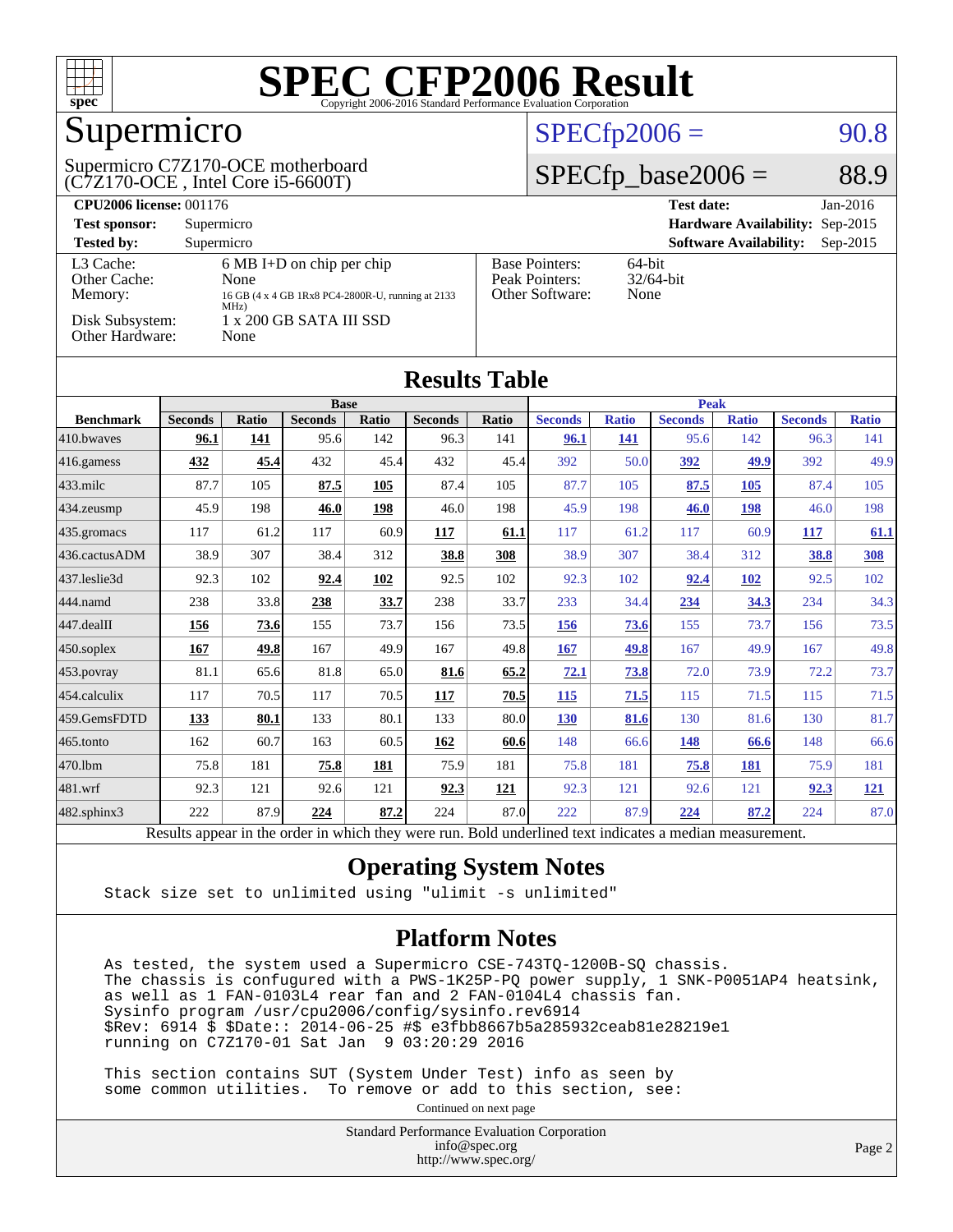

#### Supermicro

 $SPECTp2006 = 90.8$ 

(C7Z170-OCE , Intel Core i5-6600T) Supermicro C7Z170-OCE motherboard

 $SPECTp\_base2006 = 88.9$ 

**[CPU2006 license:](http://www.spec.org/auto/cpu2006/Docs/result-fields.html#CPU2006license)** 001176 **[Test date:](http://www.spec.org/auto/cpu2006/Docs/result-fields.html#Testdate)** Jan-2016 **[Test sponsor:](http://www.spec.org/auto/cpu2006/Docs/result-fields.html#Testsponsor)** Supermicro **[Hardware Availability:](http://www.spec.org/auto/cpu2006/Docs/result-fields.html#HardwareAvailability)** Sep-2015 **[Tested by:](http://www.spec.org/auto/cpu2006/Docs/result-fields.html#Testedby)** Supermicro **Supermicro [Software Availability:](http://www.spec.org/auto/cpu2006/Docs/result-fields.html#SoftwareAvailability)** Sep-2015

#### **[Platform Notes \(Continued\)](http://www.spec.org/auto/cpu2006/Docs/result-fields.html#PlatformNotes)**

 <http://www.spec.org/cpu2006/Docs/config.html#sysinfo> From /proc/cpuinfo model name : Intel(R) Core(TM) i5-6600T CPU @ 2.70GHz 1 "physical id"s (chips) 4 "processors" cores, siblings (Caution: counting these is hw and system dependent. The following excerpts from /proc/cpuinfo might not be reliable. Use with caution.) cpu cores : 4 siblings physical 0: cores 0 1 2 3 cache size : 6144 KB From /proc/meminfo MemTotal: 16206608 kB<br>HugePages Total: 0 HugePages\_Total: 0 Hugepagesize: 2048 kB From /etc/\*release\* /etc/\*version\* os-release: NAME="Red Hat Enterprise Linux Server" VERSION="7.1 (Maipo)" ID="rhel" ID\_LIKE="fedora" VERSION\_ID="7.1" PRETTY\_NAME="Red Hat Enterprise Linux Server 7.1 (Maipo)" ANSI\_COLOR="0;31" CPE\_NAME="cpe:/o:redhat:enterprise\_linux:7.1:GA:server" redhat-release: Red Hat Enterprise Linux Server release 7.1 (Maipo) system-release: Red Hat Enterprise Linux Server release 7.1 (Maipo) system-release-cpe: cpe:/o:redhat:enterprise\_linux:7.1:ga:server uname -a: Linux C7Z170-01 3.10.0-229.el7.x86\_64 #1 SMP Thu Jan 29 18:37:38 EST 2015

x86\_64 x86\_64 x86\_64 GNU/Linux

run-level 3 Jan 8 22:38

 SPEC is set to: /usr/cpu2006 Filesystem Type Size Used Avail Use% Mounted on<br>
/dev/sda2 xfs 183G 32G 151G 18% / /dev/sda2 xfs 183G 32G 151G 18% / Additional information from dmidecode:

 Warning: Use caution when you interpret this section. The 'dmidecode' program reads system data which is "intended to allow hardware to be accurately determined", but the intent may not be met, as there are frequent changes to hardware, firmware, and the "DMTF SMBIOS" standard.

 BIOS American Megatrends Inc. 1.0 12/14/2015 Memory: 4x 0420 F4-2800C16-4GRK 4 GB 1 rank 2133 MHz Continued on next page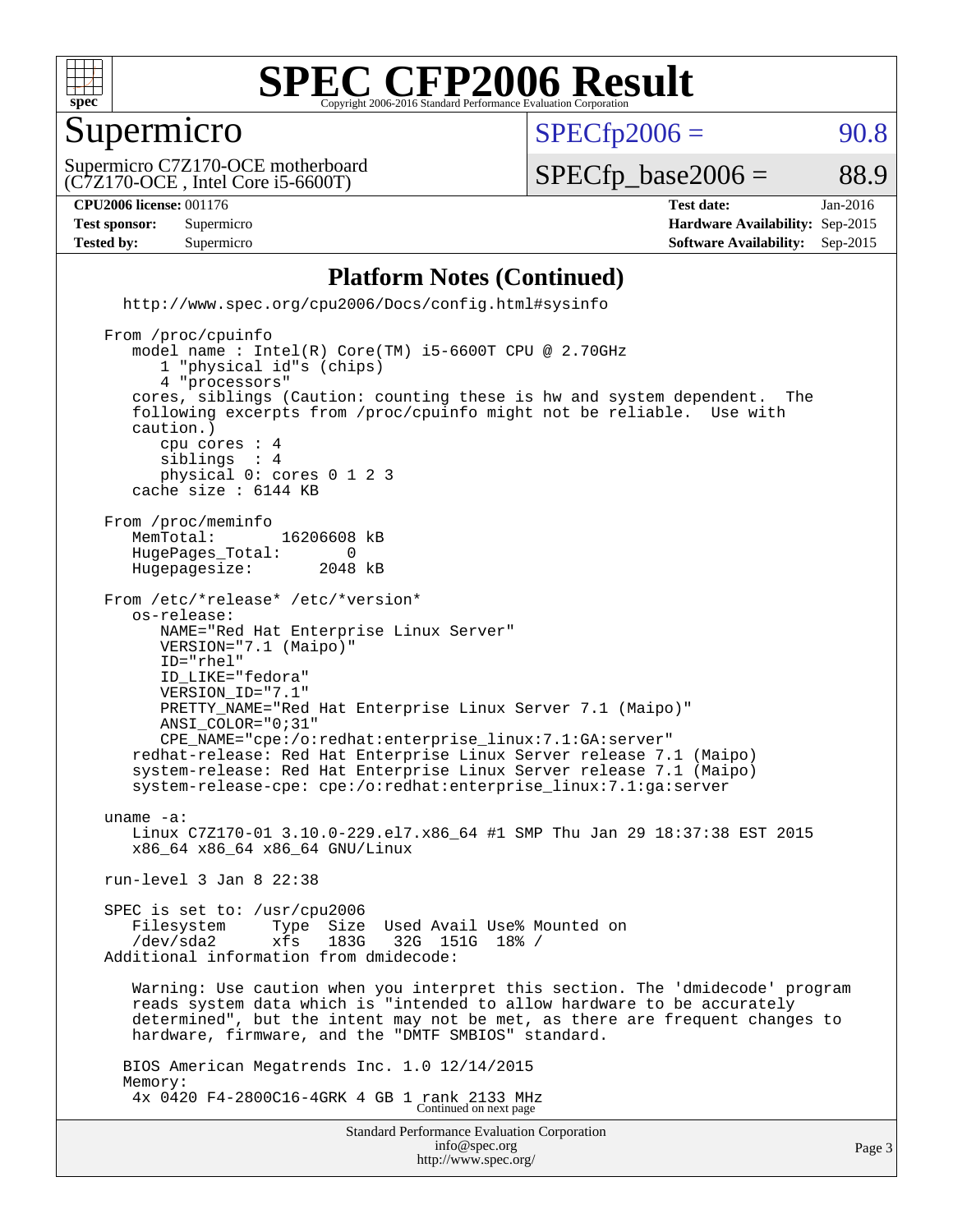

## Supermicro

 $SPECTp2006 = 90.8$ 

(C7Z170-OCE , Intel Core i5-6600T) Supermicro C7Z170-OCE motherboard

 $SPECfp\_base2006 = 88.9$ **[CPU2006 license:](http://www.spec.org/auto/cpu2006/Docs/result-fields.html#CPU2006license)** 001176 **[Test date:](http://www.spec.org/auto/cpu2006/Docs/result-fields.html#Testdate)** Jan-2016

**[Test sponsor:](http://www.spec.org/auto/cpu2006/Docs/result-fields.html#Testsponsor)** Supermicro **[Hardware Availability:](http://www.spec.org/auto/cpu2006/Docs/result-fields.html#HardwareAvailability)** Sep-2015 **[Tested by:](http://www.spec.org/auto/cpu2006/Docs/result-fields.html#Testedby)** Supermicro **Supermicro [Software Availability:](http://www.spec.org/auto/cpu2006/Docs/result-fields.html#SoftwareAvailability)** Sep-2015

#### **[Platform Notes \(Continued\)](http://www.spec.org/auto/cpu2006/Docs/result-fields.html#PlatformNotes)**

(End of data from sysinfo program)

#### **[General Notes](http://www.spec.org/auto/cpu2006/Docs/result-fields.html#GeneralNotes)**

Environment variables set by runspec before the start of the run: KMP\_AFFINITY = "granularity=fine,compact,1,0" LD\_LIBRARY\_PATH = "/usr/cpu2006/libs/32:/usr/cpu2006/libs/64:/usr/cpu2006/sh" OMP\_NUM\_THREADS = "4"

 Binaries compiled on a system with 1x Intel Core i5-4670K CPU + 32GB memory using RedHat EL 7.1 Transparent Huge Pages enabled with: echo always > /sys/kernel/mm/transparent\_hugepage/enabled

#### **[Base Compiler Invocation](http://www.spec.org/auto/cpu2006/Docs/result-fields.html#BaseCompilerInvocation)**

 $C$  benchmarks:<br>icc  $-m64$ 

[C++ benchmarks:](http://www.spec.org/auto/cpu2006/Docs/result-fields.html#CXXbenchmarks) [icpc -m64](http://www.spec.org/cpu2006/results/res2016q1/cpu2006-20160111-38638.flags.html#user_CXXbase_intel_icpc_64bit_bedb90c1146cab66620883ef4f41a67e)

[Fortran benchmarks](http://www.spec.org/auto/cpu2006/Docs/result-fields.html#Fortranbenchmarks): [ifort -m64](http://www.spec.org/cpu2006/results/res2016q1/cpu2006-20160111-38638.flags.html#user_FCbase_intel_ifort_64bit_ee9d0fb25645d0210d97eb0527dcc06e)

[Benchmarks using both Fortran and C](http://www.spec.org/auto/cpu2006/Docs/result-fields.html#BenchmarksusingbothFortranandC): [icc -m64](http://www.spec.org/cpu2006/results/res2016q1/cpu2006-20160111-38638.flags.html#user_CC_FCbase_intel_icc_64bit_0b7121f5ab7cfabee23d88897260401c) [ifort -m64](http://www.spec.org/cpu2006/results/res2016q1/cpu2006-20160111-38638.flags.html#user_CC_FCbase_intel_ifort_64bit_ee9d0fb25645d0210d97eb0527dcc06e)

## **[Base Portability Flags](http://www.spec.org/auto/cpu2006/Docs/result-fields.html#BasePortabilityFlags)**

| 410.bwaves: -DSPEC CPU LP64                 |  |
|---------------------------------------------|--|
| 416.gamess: -DSPEC_CPU_LP64                 |  |
| 433.milc: -DSPEC CPU LP64                   |  |
| 434.zeusmp: -DSPEC_CPU_LP64                 |  |
| 435.gromacs: -DSPEC_CPU_LP64 -nofor_main    |  |
| 436.cactusADM: -DSPEC_CPU_LP64 -nofor_main  |  |
| 437.leslie3d: -DSPEC_CPU LP64               |  |
| 444.namd: -DSPEC CPU LP64                   |  |
| 447.dealII: -DSPEC CPU LP64                 |  |
| 450.soplex: -DSPEC_CPU_LP64                 |  |
| 453.povray: -DSPEC_CPU_LP64                 |  |
| 454.calculix: - DSPEC CPU LP64 - nofor main |  |
| 459.GemsFDTD: - DSPEC CPU LP64              |  |
| 465.tonto: - DSPEC_CPU_LP64                 |  |
| 470.1bm: - DSPEC CPU LP64                   |  |

Continued on next page

Standard Performance Evaluation Corporation [info@spec.org](mailto:info@spec.org) <http://www.spec.org/>

Page 4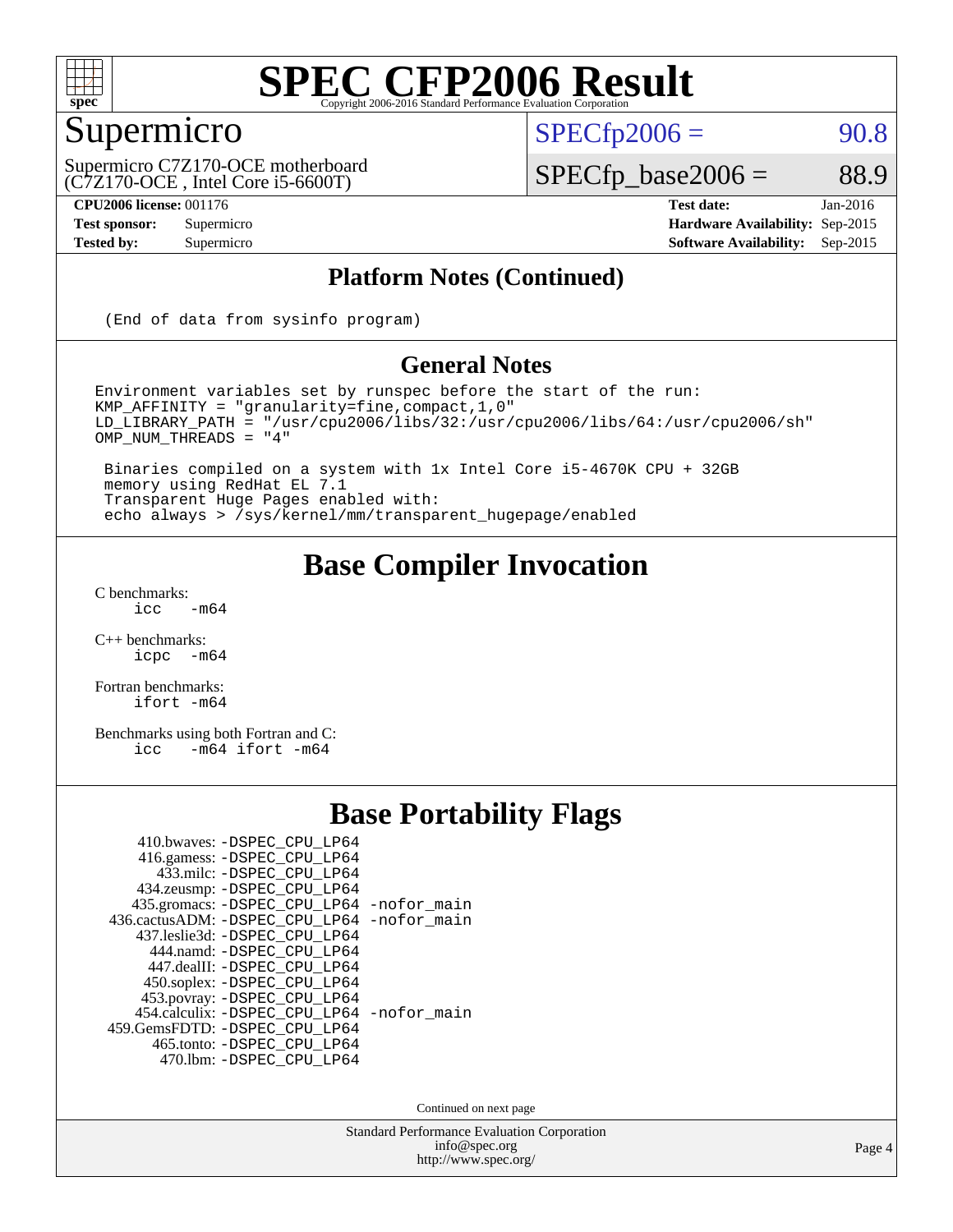

#### Supermicro

 $SPECTp2006 = 90.8$ 

(C7Z170-OCE , Intel Core i5-6600T) Supermicro C7Z170-OCE motherboard  $SPECTp\_base2006 = 88.9$ 

**[CPU2006 license:](http://www.spec.org/auto/cpu2006/Docs/result-fields.html#CPU2006license)** 001176 **[Test date:](http://www.spec.org/auto/cpu2006/Docs/result-fields.html#Testdate)** Jan-2016 **[Test sponsor:](http://www.spec.org/auto/cpu2006/Docs/result-fields.html#Testsponsor)** Supermicro **[Hardware Availability:](http://www.spec.org/auto/cpu2006/Docs/result-fields.html#HardwareAvailability)** Sep-2015 **[Tested by:](http://www.spec.org/auto/cpu2006/Docs/result-fields.html#Testedby)** Supermicro **[Software Availability:](http://www.spec.org/auto/cpu2006/Docs/result-fields.html#SoftwareAvailability)** Sep-2015

## **[Base Portability Flags \(Continued\)](http://www.spec.org/auto/cpu2006/Docs/result-fields.html#BasePortabilityFlags)**

 481.wrf: [-DSPEC\\_CPU\\_LP64](http://www.spec.org/cpu2006/results/res2016q1/cpu2006-20160111-38638.flags.html#suite_basePORTABILITY481_wrf_DSPEC_CPU_LP64) [-DSPEC\\_CPU\\_CASE\\_FLAG](http://www.spec.org/cpu2006/results/res2016q1/cpu2006-20160111-38638.flags.html#b481.wrf_baseCPORTABILITY_DSPEC_CPU_CASE_FLAG) [-DSPEC\\_CPU\\_LINUX](http://www.spec.org/cpu2006/results/res2016q1/cpu2006-20160111-38638.flags.html#b481.wrf_baseCPORTABILITY_DSPEC_CPU_LINUX) 482.sphinx3: [-DSPEC\\_CPU\\_LP64](http://www.spec.org/cpu2006/results/res2016q1/cpu2006-20160111-38638.flags.html#suite_basePORTABILITY482_sphinx3_DSPEC_CPU_LP64)

#### **[Base Optimization Flags](http://www.spec.org/auto/cpu2006/Docs/result-fields.html#BaseOptimizationFlags)**

[C benchmarks](http://www.spec.org/auto/cpu2006/Docs/result-fields.html#Cbenchmarks): [-xCORE-AVX2](http://www.spec.org/cpu2006/results/res2016q1/cpu2006-20160111-38638.flags.html#user_CCbase_f-xAVX2_5f5fc0cbe2c9f62c816d3e45806c70d7) [-ipo](http://www.spec.org/cpu2006/results/res2016q1/cpu2006-20160111-38638.flags.html#user_CCbase_f-ipo) [-O3](http://www.spec.org/cpu2006/results/res2016q1/cpu2006-20160111-38638.flags.html#user_CCbase_f-O3) [-no-prec-div](http://www.spec.org/cpu2006/results/res2016q1/cpu2006-20160111-38638.flags.html#user_CCbase_f-no-prec-div) [-parallel](http://www.spec.org/cpu2006/results/res2016q1/cpu2006-20160111-38638.flags.html#user_CCbase_f-parallel) [-opt-prefetch](http://www.spec.org/cpu2006/results/res2016q1/cpu2006-20160111-38638.flags.html#user_CCbase_f-opt-prefetch) [-ansi-alias](http://www.spec.org/cpu2006/results/res2016q1/cpu2006-20160111-38638.flags.html#user_CCbase_f-ansi-alias) [C++ benchmarks:](http://www.spec.org/auto/cpu2006/Docs/result-fields.html#CXXbenchmarks) [-xCORE-AVX2](http://www.spec.org/cpu2006/results/res2016q1/cpu2006-20160111-38638.flags.html#user_CXXbase_f-xAVX2_5f5fc0cbe2c9f62c816d3e45806c70d7) [-ipo](http://www.spec.org/cpu2006/results/res2016q1/cpu2006-20160111-38638.flags.html#user_CXXbase_f-ipo) [-O3](http://www.spec.org/cpu2006/results/res2016q1/cpu2006-20160111-38638.flags.html#user_CXXbase_f-O3) [-no-prec-div](http://www.spec.org/cpu2006/results/res2016q1/cpu2006-20160111-38638.flags.html#user_CXXbase_f-no-prec-div) [-opt-prefetch](http://www.spec.org/cpu2006/results/res2016q1/cpu2006-20160111-38638.flags.html#user_CXXbase_f-opt-prefetch) [-ansi-alias](http://www.spec.org/cpu2006/results/res2016q1/cpu2006-20160111-38638.flags.html#user_CXXbase_f-ansi-alias) [Fortran benchmarks](http://www.spec.org/auto/cpu2006/Docs/result-fields.html#Fortranbenchmarks):

[-xCORE-AVX2](http://www.spec.org/cpu2006/results/res2016q1/cpu2006-20160111-38638.flags.html#user_FCbase_f-xAVX2_5f5fc0cbe2c9f62c816d3e45806c70d7) [-ipo](http://www.spec.org/cpu2006/results/res2016q1/cpu2006-20160111-38638.flags.html#user_FCbase_f-ipo) [-O3](http://www.spec.org/cpu2006/results/res2016q1/cpu2006-20160111-38638.flags.html#user_FCbase_f-O3) [-no-prec-div](http://www.spec.org/cpu2006/results/res2016q1/cpu2006-20160111-38638.flags.html#user_FCbase_f-no-prec-div) [-parallel](http://www.spec.org/cpu2006/results/res2016q1/cpu2006-20160111-38638.flags.html#user_FCbase_f-parallel) [-opt-prefetch](http://www.spec.org/cpu2006/results/res2016q1/cpu2006-20160111-38638.flags.html#user_FCbase_f-opt-prefetch)

[Benchmarks using both Fortran and C](http://www.spec.org/auto/cpu2006/Docs/result-fields.html#BenchmarksusingbothFortranandC): [-xCORE-AVX2](http://www.spec.org/cpu2006/results/res2016q1/cpu2006-20160111-38638.flags.html#user_CC_FCbase_f-xAVX2_5f5fc0cbe2c9f62c816d3e45806c70d7) [-ipo](http://www.spec.org/cpu2006/results/res2016q1/cpu2006-20160111-38638.flags.html#user_CC_FCbase_f-ipo) [-O3](http://www.spec.org/cpu2006/results/res2016q1/cpu2006-20160111-38638.flags.html#user_CC_FCbase_f-O3) [-no-prec-div](http://www.spec.org/cpu2006/results/res2016q1/cpu2006-20160111-38638.flags.html#user_CC_FCbase_f-no-prec-div) [-parallel](http://www.spec.org/cpu2006/results/res2016q1/cpu2006-20160111-38638.flags.html#user_CC_FCbase_f-parallel) [-opt-prefetch](http://www.spec.org/cpu2006/results/res2016q1/cpu2006-20160111-38638.flags.html#user_CC_FCbase_f-opt-prefetch) [-ansi-alias](http://www.spec.org/cpu2006/results/res2016q1/cpu2006-20160111-38638.flags.html#user_CC_FCbase_f-ansi-alias)

#### **[Peak Compiler Invocation](http://www.spec.org/auto/cpu2006/Docs/result-fields.html#PeakCompilerInvocation)**

[C benchmarks](http://www.spec.org/auto/cpu2006/Docs/result-fields.html#Cbenchmarks):  $\text{icc}$   $-\text{m64}$ 

[C++ benchmarks:](http://www.spec.org/auto/cpu2006/Docs/result-fields.html#CXXbenchmarks) [icpc -m64](http://www.spec.org/cpu2006/results/res2016q1/cpu2006-20160111-38638.flags.html#user_CXXpeak_intel_icpc_64bit_bedb90c1146cab66620883ef4f41a67e)

[Fortran benchmarks](http://www.spec.org/auto/cpu2006/Docs/result-fields.html#Fortranbenchmarks): [ifort -m64](http://www.spec.org/cpu2006/results/res2016q1/cpu2006-20160111-38638.flags.html#user_FCpeak_intel_ifort_64bit_ee9d0fb25645d0210d97eb0527dcc06e)

[Benchmarks using both Fortran and C](http://www.spec.org/auto/cpu2006/Docs/result-fields.html#BenchmarksusingbothFortranandC):<br>icc -m64 if ort -m64  $-m64$  ifort  $-m64$ 

#### **[Peak Portability Flags](http://www.spec.org/auto/cpu2006/Docs/result-fields.html#PeakPortabilityFlags)**

Same as Base Portability Flags

## **[Peak Optimization Flags](http://www.spec.org/auto/cpu2006/Docs/result-fields.html#PeakOptimizationFlags)**

[C benchmarks](http://www.spec.org/auto/cpu2006/Docs/result-fields.html#Cbenchmarks):

Continued on next page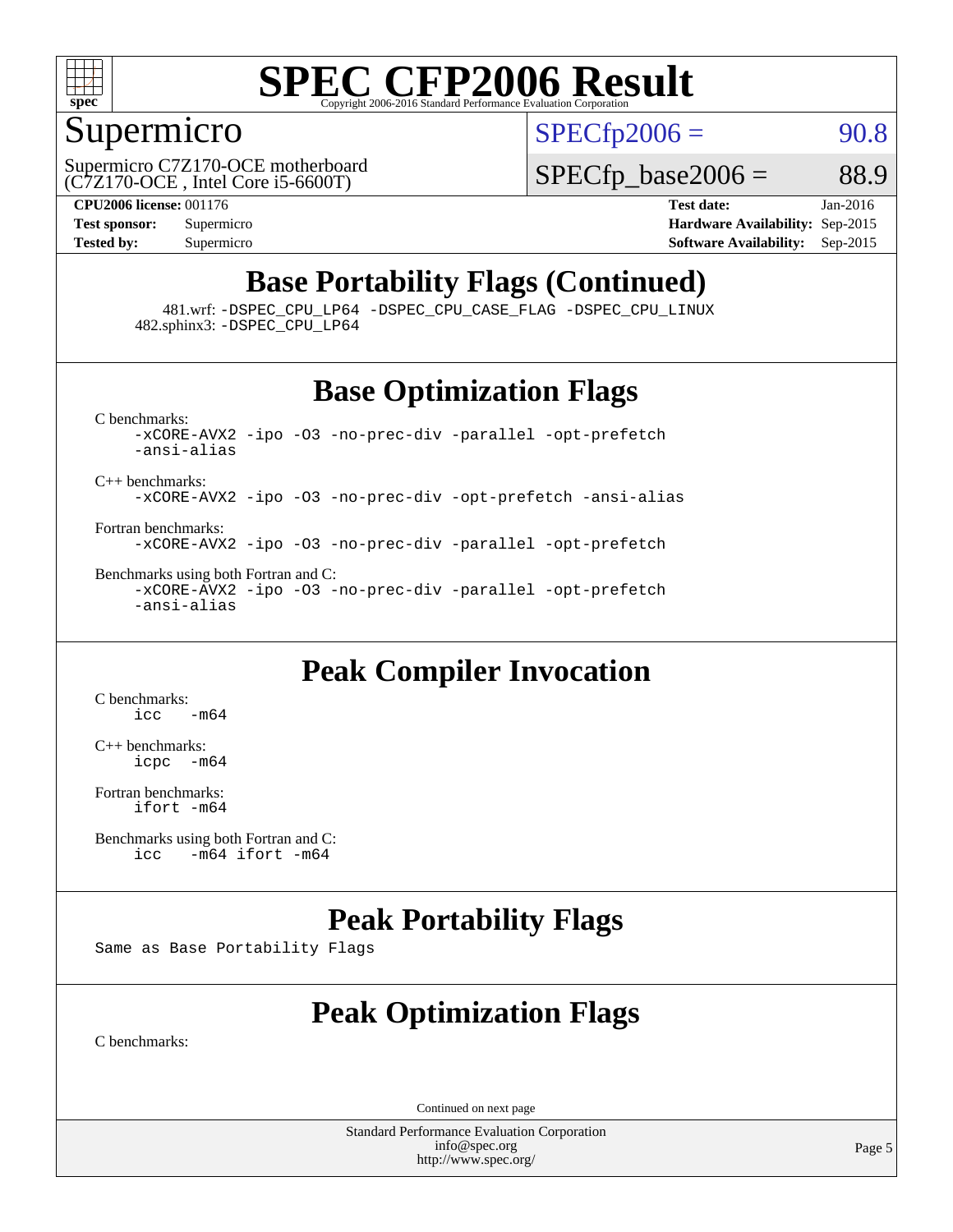

Supermicro

 $SPECTp2006 = 90.8$ 

(C7Z170-OCE , Intel Core i5-6600T) Supermicro C7Z170-OCE motherboard  $SPECTp\_base2006 = 88.9$ 

**[Tested by:](http://www.spec.org/auto/cpu2006/Docs/result-fields.html#Testedby)** Supermicro **[Software Availability:](http://www.spec.org/auto/cpu2006/Docs/result-fields.html#SoftwareAvailability)** Sep-2015

**[CPU2006 license:](http://www.spec.org/auto/cpu2006/Docs/result-fields.html#CPU2006license)** 001176 **[Test date:](http://www.spec.org/auto/cpu2006/Docs/result-fields.html#Testdate)** Jan-2016 **[Test sponsor:](http://www.spec.org/auto/cpu2006/Docs/result-fields.html#Testsponsor)** Supermicro **[Hardware Availability:](http://www.spec.org/auto/cpu2006/Docs/result-fields.html#HardwareAvailability)** Sep-2015

## **[Peak Optimization Flags \(Continued\)](http://www.spec.org/auto/cpu2006/Docs/result-fields.html#PeakOptimizationFlags)**

433.milc: basepeak = yes

 $470.$ lbm: basepeak = yes

 $482$ .sphinx3: basepeak = yes

[C++ benchmarks:](http://www.spec.org/auto/cpu2006/Docs/result-fields.html#CXXbenchmarks)

 444.namd: [-xCORE-AVX2](http://www.spec.org/cpu2006/results/res2016q1/cpu2006-20160111-38638.flags.html#user_peakPASS2_CXXFLAGSPASS2_LDFLAGS444_namd_f-xAVX2_5f5fc0cbe2c9f62c816d3e45806c70d7)(pass 2) [-prof-gen:threadsafe](http://www.spec.org/cpu2006/results/res2016q1/cpu2006-20160111-38638.flags.html#user_peakPASS1_CXXFLAGSPASS1_LDFLAGS444_namd_prof_gen_21a26eb79f378b550acd7bec9fe4467a)(pass 1) [-ipo](http://www.spec.org/cpu2006/results/res2016q1/cpu2006-20160111-38638.flags.html#user_peakPASS2_CXXFLAGSPASS2_LDFLAGS444_namd_f-ipo)(pass 2) [-O3](http://www.spec.org/cpu2006/results/res2016q1/cpu2006-20160111-38638.flags.html#user_peakPASS2_CXXFLAGSPASS2_LDFLAGS444_namd_f-O3)(pass 2) [-no-prec-div](http://www.spec.org/cpu2006/results/res2016q1/cpu2006-20160111-38638.flags.html#user_peakPASS2_CXXFLAGSPASS2_LDFLAGS444_namd_f-no-prec-div)(pass 2) [-par-num-threads=1](http://www.spec.org/cpu2006/results/res2016q1/cpu2006-20160111-38638.flags.html#user_peakPASS1_CXXFLAGSPASS1_LDFLAGS444_namd_par_num_threads_786a6ff141b4e9e90432e998842df6c2)(pass 1) [-prof-use](http://www.spec.org/cpu2006/results/res2016q1/cpu2006-20160111-38638.flags.html#user_peakPASS2_CXXFLAGSPASS2_LDFLAGS444_namd_prof_use_bccf7792157ff70d64e32fe3e1250b55)(pass 2) [-fno-alias](http://www.spec.org/cpu2006/results/res2016q1/cpu2006-20160111-38638.flags.html#user_peakCXXOPTIMIZEOPTIMIZE444_namd_f-no-alias_694e77f6c5a51e658e82ccff53a9e63a) [-auto-ilp32](http://www.spec.org/cpu2006/results/res2016q1/cpu2006-20160111-38638.flags.html#user_peakCXXOPTIMIZE444_namd_f-auto-ilp32)

447.dealII: basepeak = yes

 $450$ .soplex: basepeak = yes

 453.povray: [-xCORE-AVX2](http://www.spec.org/cpu2006/results/res2016q1/cpu2006-20160111-38638.flags.html#user_peakPASS2_CXXFLAGSPASS2_LDFLAGS453_povray_f-xAVX2_5f5fc0cbe2c9f62c816d3e45806c70d7)(pass 2) [-prof-gen:threadsafe](http://www.spec.org/cpu2006/results/res2016q1/cpu2006-20160111-38638.flags.html#user_peakPASS1_CXXFLAGSPASS1_LDFLAGS453_povray_prof_gen_21a26eb79f378b550acd7bec9fe4467a)(pass 1)  $-ipo(pass 2) -\overline{O3(pass 2)}$  $-ipo(pass 2) -\overline{O3(pass 2)}$  [-no-prec-div](http://www.spec.org/cpu2006/results/res2016q1/cpu2006-20160111-38638.flags.html#user_peakPASS2_CXXFLAGSPASS2_LDFLAGS453_povray_f-no-prec-div)(pass 2) [-par-num-threads=1](http://www.spec.org/cpu2006/results/res2016q1/cpu2006-20160111-38638.flags.html#user_peakPASS1_CXXFLAGSPASS1_LDFLAGS453_povray_par_num_threads_786a6ff141b4e9e90432e998842df6c2)(pass 1) [-prof-use](http://www.spec.org/cpu2006/results/res2016q1/cpu2006-20160111-38638.flags.html#user_peakPASS2_CXXFLAGSPASS2_LDFLAGS453_povray_prof_use_bccf7792157ff70d64e32fe3e1250b55)(pass 2) [-unroll4](http://www.spec.org/cpu2006/results/res2016q1/cpu2006-20160111-38638.flags.html#user_peakCXXOPTIMIZE453_povray_f-unroll_4e5e4ed65b7fd20bdcd365bec371b81f) [-ansi-alias](http://www.spec.org/cpu2006/results/res2016q1/cpu2006-20160111-38638.flags.html#user_peakCXXOPTIMIZE453_povray_f-ansi-alias)

[Fortran benchmarks](http://www.spec.org/auto/cpu2006/Docs/result-fields.html#Fortranbenchmarks):

```
410.bwaves: basepeak = yes 416.gamess: -xCORE-AVX2(pass 2) -prof-gen:threadsafe(pass 1)
          -i\text{po}(pass 2) -\tilde{O}3(pass 2)-no-prec-div(pass 2)
          -par-num-threads=1(pass 1) -prof-use(pass 2) -unroll2
          -inline-level=0 -scalar-rep-
```
434.zeusmp: basepeak = yes

437.leslie3d: basepeak = yes

 459.GemsFDTD: [-xCORE-AVX2](http://www.spec.org/cpu2006/results/res2016q1/cpu2006-20160111-38638.flags.html#user_peakPASS2_FFLAGSPASS2_LDFLAGS459_GemsFDTD_f-xAVX2_5f5fc0cbe2c9f62c816d3e45806c70d7)(pass 2) [-prof-gen:threadsafe](http://www.spec.org/cpu2006/results/res2016q1/cpu2006-20160111-38638.flags.html#user_peakPASS1_FFLAGSPASS1_LDFLAGS459_GemsFDTD_prof_gen_21a26eb79f378b550acd7bec9fe4467a)(pass 1) [-ipo](http://www.spec.org/cpu2006/results/res2016q1/cpu2006-20160111-38638.flags.html#user_peakPASS2_FFLAGSPASS2_LDFLAGS459_GemsFDTD_f-ipo)(pass 2) [-O3](http://www.spec.org/cpu2006/results/res2016q1/cpu2006-20160111-38638.flags.html#user_peakPASS2_FFLAGSPASS2_LDFLAGS459_GemsFDTD_f-O3)(pass 2) [-no-prec-div](http://www.spec.org/cpu2006/results/res2016q1/cpu2006-20160111-38638.flags.html#user_peakPASS2_FFLAGSPASS2_LDFLAGS459_GemsFDTD_f-no-prec-div)(pass 2) [-par-num-threads=1](http://www.spec.org/cpu2006/results/res2016q1/cpu2006-20160111-38638.flags.html#user_peakPASS1_FFLAGSPASS1_LDFLAGS459_GemsFDTD_par_num_threads_786a6ff141b4e9e90432e998842df6c2)(pass 1) [-prof-use](http://www.spec.org/cpu2006/results/res2016q1/cpu2006-20160111-38638.flags.html#user_peakPASS2_FFLAGSPASS2_LDFLAGS459_GemsFDTD_prof_use_bccf7792157ff70d64e32fe3e1250b55)(pass 2) [-unroll2](http://www.spec.org/cpu2006/results/res2016q1/cpu2006-20160111-38638.flags.html#user_peakOPTIMIZE459_GemsFDTD_f-unroll_784dae83bebfb236979b41d2422d7ec2) [-inline-level=0](http://www.spec.org/cpu2006/results/res2016q1/cpu2006-20160111-38638.flags.html#user_peakOPTIMIZE459_GemsFDTD_f-inline-level_318d07a09274ad25e8d15dbfaa68ba50) [-opt-prefetch](http://www.spec.org/cpu2006/results/res2016q1/cpu2006-20160111-38638.flags.html#user_peakOPTIMIZE459_GemsFDTD_f-opt-prefetch) [-parallel](http://www.spec.org/cpu2006/results/res2016q1/cpu2006-20160111-38638.flags.html#user_peakOPTIMIZE459_GemsFDTD_f-parallel)

 465.tonto: [-xCORE-AVX2](http://www.spec.org/cpu2006/results/res2016q1/cpu2006-20160111-38638.flags.html#user_peakPASS2_FFLAGSPASS2_LDFLAGS465_tonto_f-xAVX2_5f5fc0cbe2c9f62c816d3e45806c70d7)(pass 2) [-prof-gen:threadsafe](http://www.spec.org/cpu2006/results/res2016q1/cpu2006-20160111-38638.flags.html#user_peakPASS1_FFLAGSPASS1_LDFLAGS465_tonto_prof_gen_21a26eb79f378b550acd7bec9fe4467a)(pass 1)  $-i\text{po}(pass 2) -\overline{0}3(pass 2) -no-prec-div(pass 2)$  $-i\text{po}(pass 2) -\overline{0}3(pass 2) -no-prec-div(pass 2)$  $-i\text{po}(pass 2) -\overline{0}3(pass 2) -no-prec-div(pass 2)$ [-par-num-threads=1](http://www.spec.org/cpu2006/results/res2016q1/cpu2006-20160111-38638.flags.html#user_peakPASS1_FFLAGSPASS1_LDFLAGS465_tonto_par_num_threads_786a6ff141b4e9e90432e998842df6c2)(pass 1) [-prof-use](http://www.spec.org/cpu2006/results/res2016q1/cpu2006-20160111-38638.flags.html#user_peakPASS2_FFLAGSPASS2_LDFLAGS465_tonto_prof_use_bccf7792157ff70d64e32fe3e1250b55)(pass 2) [-inline-calloc](http://www.spec.org/cpu2006/results/res2016q1/cpu2006-20160111-38638.flags.html#user_peakOPTIMIZE465_tonto_f-inline-calloc) [-opt-malloc-options=3](http://www.spec.org/cpu2006/results/res2016q1/cpu2006-20160111-38638.flags.html#user_peakOPTIMIZE465_tonto_f-opt-malloc-options_13ab9b803cf986b4ee62f0a5998c2238) [-auto](http://www.spec.org/cpu2006/results/res2016q1/cpu2006-20160111-38638.flags.html#user_peakOPTIMIZE465_tonto_f-auto) [-unroll4](http://www.spec.org/cpu2006/results/res2016q1/cpu2006-20160111-38638.flags.html#user_peakOPTIMIZE465_tonto_f-unroll_4e5e4ed65b7fd20bdcd365bec371b81f)

[Benchmarks using both Fortran and C](http://www.spec.org/auto/cpu2006/Docs/result-fields.html#BenchmarksusingbothFortranandC):

435.gromacs: basepeak = yes

Continued on next page